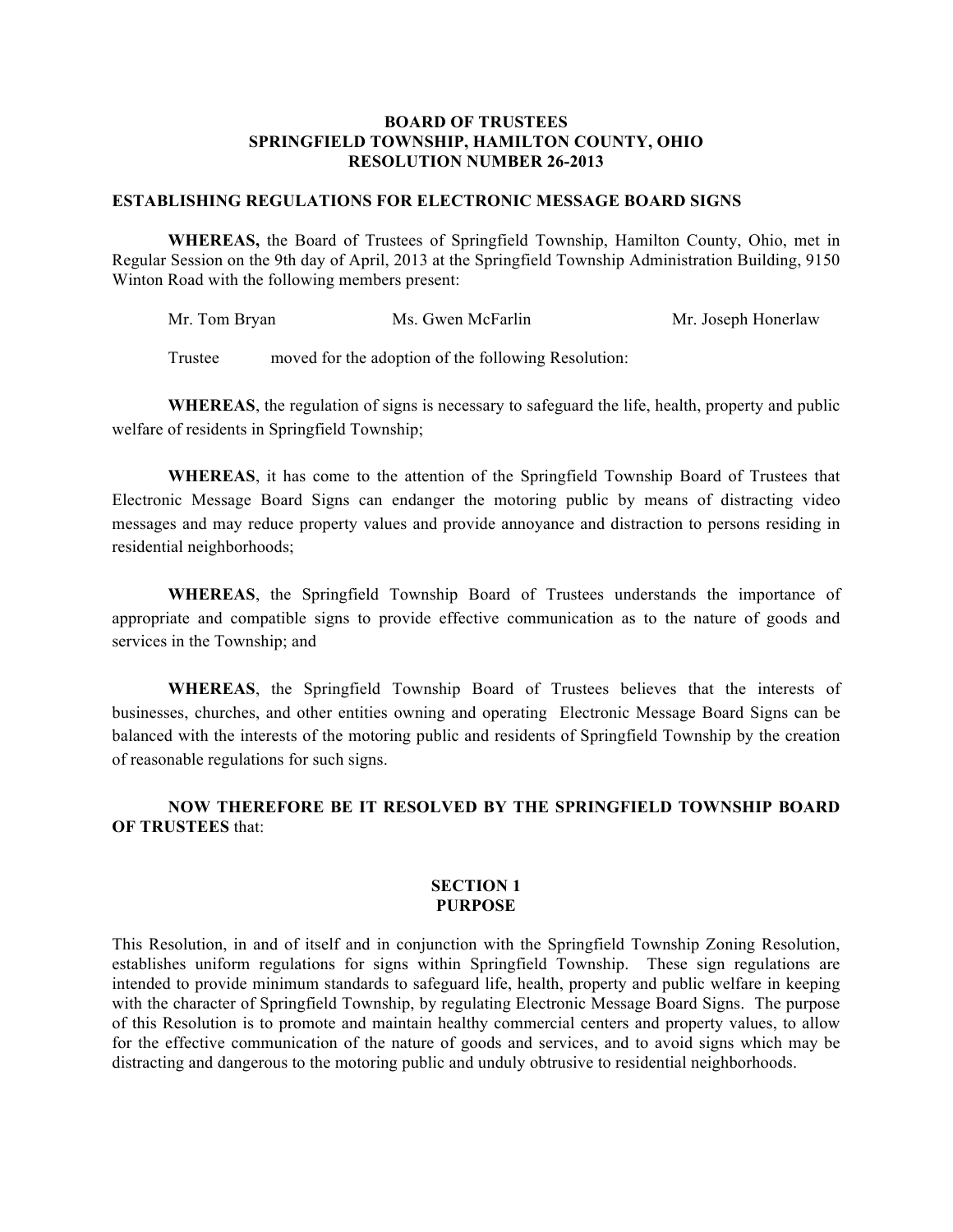## **SECTION 2 DEFINITIONS**

For purposes of this Resolution**,** an Electronic Message Board Sign is a sign capable of displaying words, symbols, figures, or images that can be electronically or mechanically changed by remote or automatic means.

### **SECTION 3 ZONING COMPLIANCE REQUIRED**

Electronic Message Board Signs may only be located in Springfield Township in accordance with the Springfield Township Zoning Resolution and shall comply with the size, height, area and other restrictions outlined in that Resolution.

# **SECTION 4**

# **GENERAL REGULATIONS OF ELECTRONIC MESSAGE BOARD SIGNS**

The following regulations shall apply to all Electronic Message Board Signs located in Springfield Township:

**4.1 Movement.** No such sign shall display animated messages, including flashing, blinking, fading, rolling, shading, dissolving, or any other effect that gives the appearance of movement.

**4.2 Duration.** No message shall be displayed for a period of time less than five (5) seconds; however, the Board of Zoning Appeals may increase the minimum required display time if the Electronic Message Board is located within one hundred (100) feet of another Electronic Message Board Sign, traffic signal, flashing warning signs, school crosswalk, train crossings, fire stations, or other situations where a demanding driving environment is deemed to exist.

**4.3 Transition.** Transition from one message to another message shall be instantaneous as perceived by the human eye. Each sign message shall be complete in itself and shall not continue on a subsequent sign message.

**4.4 Audio.** No sign shall include an audio message.

**4.5 Brightness.** Such signs shall be equipped with and shall utilize automatic dimming technology to adjust the brightness of the sign relative to ambient light so that at no time shall the sign exceed a brightness level of:

- a. Two hundred fifty (250) Nits when measured from the sign face at its maximum brightness, during daylight hours.
- b. One hundred (100) Nits when measured from the sign face at its maximum brightness, between sunset and sunrise, as those times are determined by the National Weather Service.

Written certification from the sign manufacturer must be provided by the property owner certifying that the light intensity of the sign has been preset not to exceed the illumination levels established by this Section.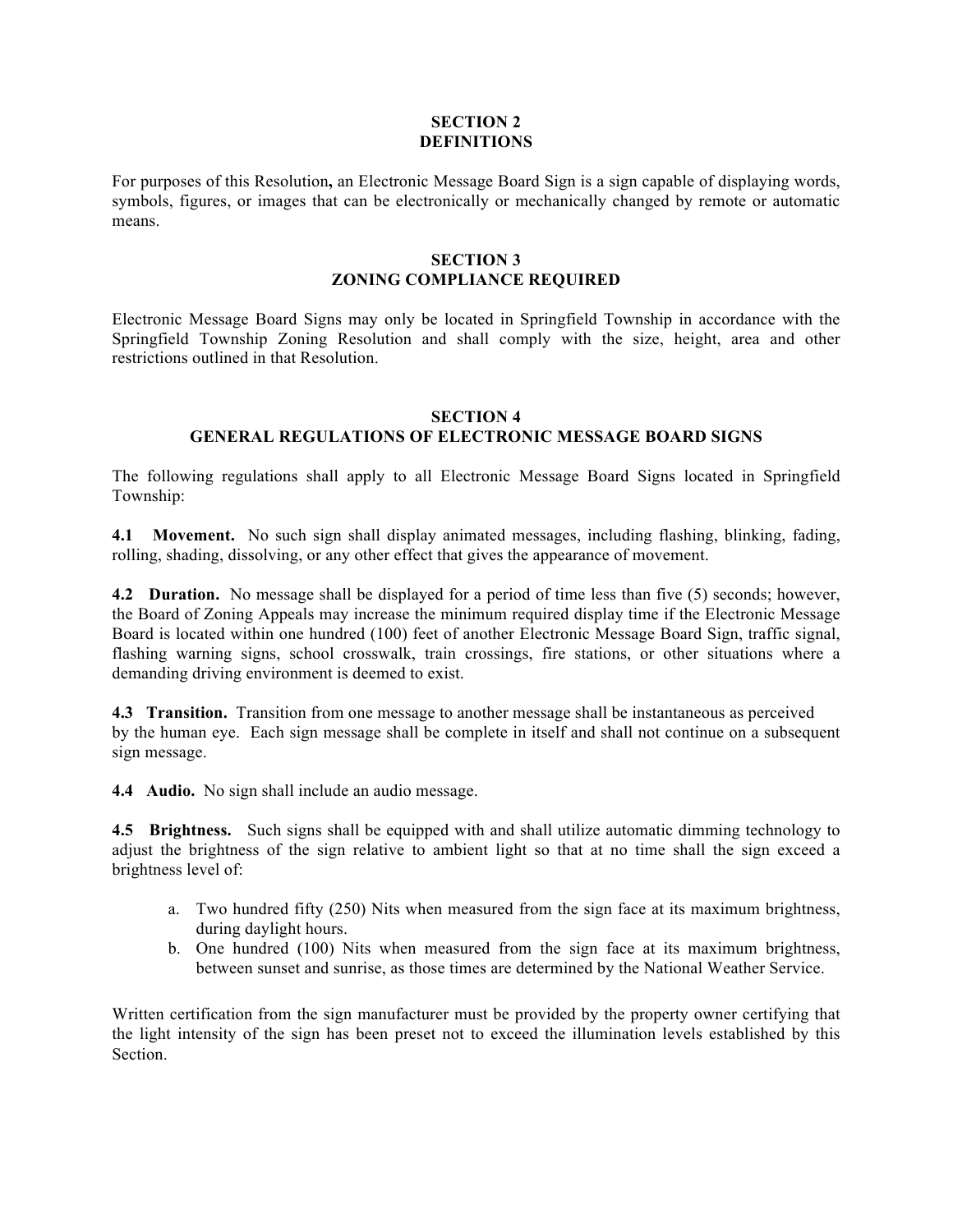**4.6 Malfunction Default Setting.** All such signs shall contain a default mechanism that will cause the sign to revert immediately to a black screen if the sign malfunctions.

### **SECTION 5**

# **ADDITIONAL REGULATIONS OF ELECTRONIC MESSAGE BOARD SIGNS LOCATED IN RESIDENTIAL DISTRICTS**

In addition to the Regulations established in Section 4 of this Resolution and unless otherwise permitted by the Board of Zoning Appeals, the following regulation shall apply to all Electronic Message Board Signs located in Residential Districts in Springfield Township:

**5.1 Hours of Operation.** Such signs shall not display any message between the hours of 10:00 p.m. and 6:00 a.m.

### **SECTION 6 CIVIL CITATION AND APPEAL**

**6.1 Civil Citation Issued**. Civil citations will be issued to persons who engage in conduct prohibited by this Resolution.

**6.2 Form of Civil Citation**. Civil Citations issued for a failure to comply with this Resolution shall be given in accordance with all of the following:

- 1. The Citation must be in writing on a form specifically designated as a Civil Citation form;
- 2. The Citation must include a statement advising the person charged that he/she must answer the citation within fourteen (14) days after the date on which the Citation is served upon him/her;
- 3. The Citation must include a statement indicating the allowable answers that may be made and that the person will be afforded a court hearing if he/she denies committing the violation;
- 4. The Citation must include a statement specifying that the answer must be made in person, or by mail, to the Springfield Township Fiscal Officer;
- 5. The Citation must include a statement indicating the amount of the fine arising from the violation;
- 6. The Citation must include a statement advising the person of the violation charged, the date, time and place of the violation charged; and
- 7. The Citation must include the signature and affirmation of the police officer completing the Citation.
- **6.3 Method of Service**. The Civil Citation shal1 be deemed to be properly served if it is:
	- 1. Delivered personally to the owner of the property at issue by a Springfield Township Police Officer; or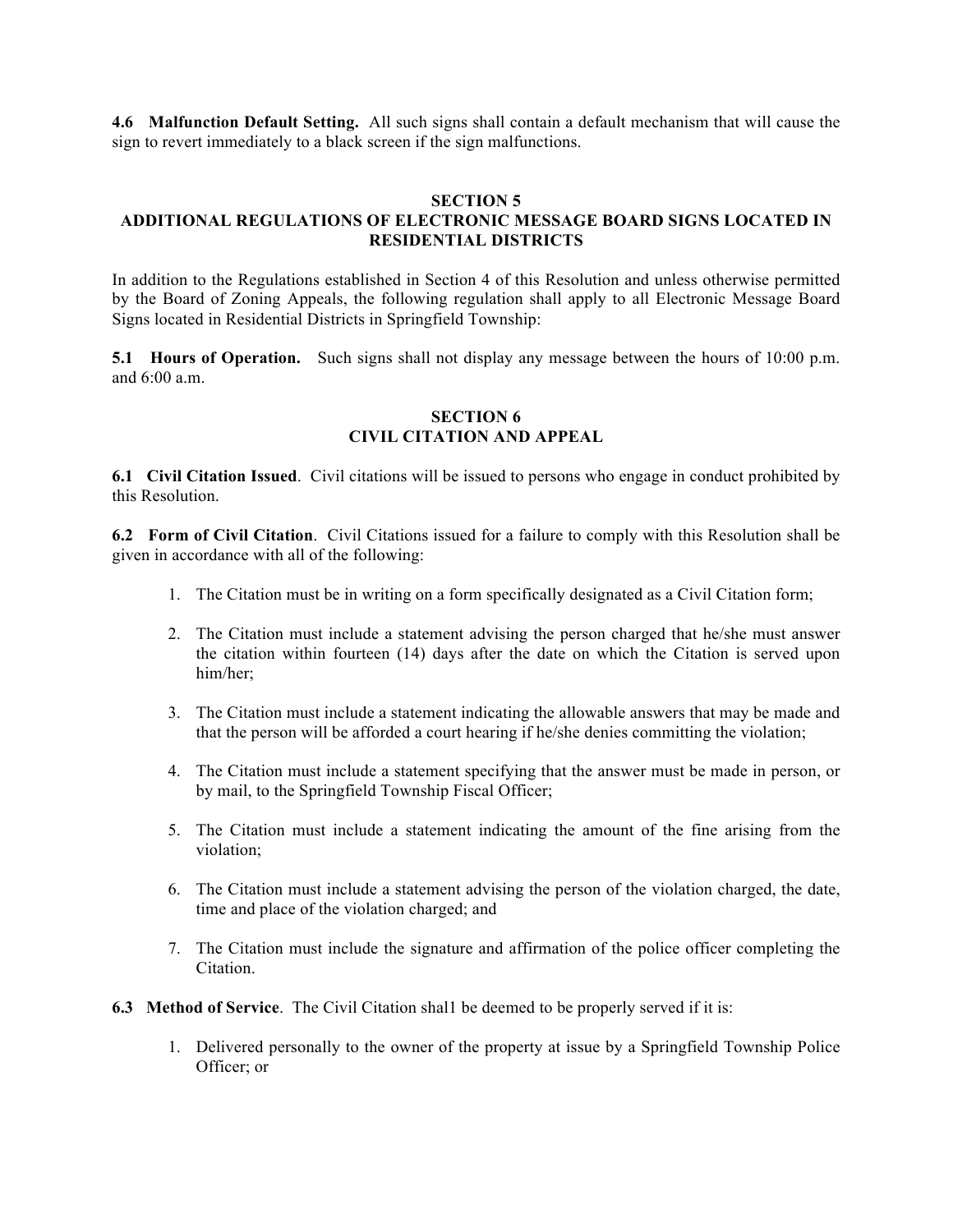- 2. Sent by certified or express mail, return receipt requested with instructions to the delivering postal employee to show to whom it was delivered, the date of delivery, and the address where it was delivered, addressed to the owner of the property at issue at the address listed as the owner's tax mailing address by the Hamilton County Auditor; or
- 3. Sent by certified or express mail, return receipt requested with instructions to the delivering postal employee to show to whom it was delivered, the date of delivery, and the address where it was delivered, to the owner of the property at issue at the owner's last known address; or
- 4. Delivered personally to the usual place of residence of the owner of the property at issue to the owner or some person of suitable age and discretion then residing at that residence; or
- 5. Any other method of service permitted by the Ohio Rules of Civil Procedure.

**6.4 Permissible Answers**. Any person, firm, or corporation to whom a Civil Citation has been served may answer said Citation in one of the following ways:

- 1. Admission that the person, firm, or corporation committed the violation charged filed in the manner and within the time permitted by this Resolution;
- 2. Express denial of the violations charged by the person, firm, or corporation charged filed in the manner and within the time permitted by this Resolution; or
- 3. Implicit denial of the violations charged by the failure of the person, firm, or corporation charged to file an answer or pay the fine set forth in the Civil Citation within the time permitted by this Resolution.

**6.5 Admission of Guilt**. Persons, firm, or corporations served with Civil Citations may admit that he/she/it committed the violations charged by paying the fine set forth in the Civil Citation as required by Section 5.4 of this Resolution.

- 1. **Admission of Guilt of Violations Charged in Civil Citations Payment of Fine by Hand Delivery**. Persons, firms or corporations served with Civil Citations may admit the violations charged in the Civil Citation by paying the fine or fines set forth in the Civil Citation in person to the Township Fiscal Officer . Such payments must be hand-delivered within fourteen (14) days of the date that the Civil Citation was served upon such person, firm, or corporation.
- **2. Admission of Guilt of Violations Charged in Civil Citations Payment of Fine by Mail**. Persons, firms or corporations served with Civil Citations may admit the violations charged in the Civil Citation by paying the fine or fines set forth in the Civil Citation by mailing the payment, postage prepaid, to the Township Fiscal Officer, 9150 Winton Road, Cincinnati, Ohio 45231. Such admissions/payments must be received by the Township no later than fourteen (14) days after the date that the Civil Citation was served upon such person, firm, or corporation.
- **3. Effect of Admission and Payment of Fine.** Persons, firms, or corporations who admit guilt as to the violation charged in a Civil Citation issued against them and who pay the fine set forth in the Citation are in no way absolved from resolving, removing, repairing, or otherwise abating the condition which resulted in the issuance of the Civil Citation. If such persons,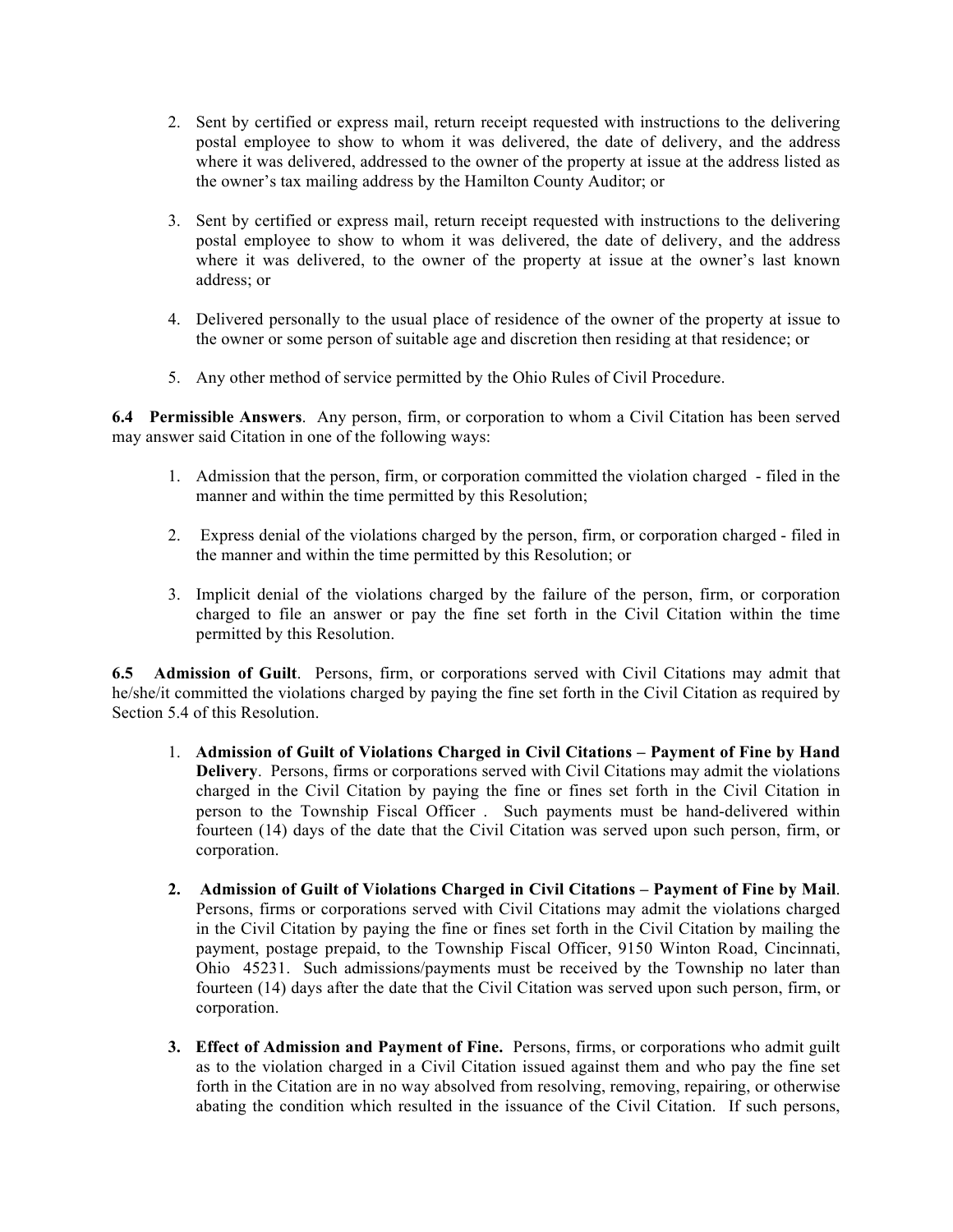firms, or corporations continue to use or operate an Outdoor Wood-Burning Furnace in violation of this Resolution, Springfield Township may continue to issue Civil Citations each day it determines that a violation occurs. The admission of guilt and payment of the fines set forth in the Civil Citation shall in no way preclude the Springfield Township Board of Trustees from instituting, by and through its law director, appropriate action to enjoin, restrain, correct or abate a violation of this Resolution.

**6.6 Express Denial of Violations Charged in Civil Citations – Hand Delivery of Denial**. Persons, firms or corporations served with Civil Citations may deny the violations charged in the Civil Citation by expressly denying the violations in writing and presenting the denial in person to the Township Fiscal Officer. Such denials must be hand-delivered within fourteen (14) days of the date that the Civil Citation was served upon such person, firm, or corporation.

**6.7 Express Denial of Violations Charged in Civil Citations – Mailing of Denial**. Persons, firms or corporations served with Civil Citations may deny the violations charged in the Civil Citation by expressly denying the violations in writing and by mailing the denial, postage prepaid, to the Township Fiscal Officer, 9150 Winton Road, Cincinnati, Ohio 45231. Such denials must be received by the Township no later than fourteen (14) days after the date that the Civil Citation was served upon such person, firm, or corporation.

**6.8 Implicit Denial of Violations**. Persons, firms, or corporations who fail to either expressly deny the violations charged in the Civil Citation issued against them in the manner and within the time permitted by this Resolution or who fail to admit the violations charged in the Civil Citation issued against them by paying the fine or fines set forth in the Civil Citation in the manner and within the time permitted by this Resolution shall be deemed to have denied the violations charged.

**6.9 Referral to Municipal Court**. If the person, firm, or corporation issued a Civil Citation either expressly or implicitly denies the violations charged in the Citation within fourteen (14) days after service of the Civil Citation, the Springfield Township Fiscal Officer shall notify the Hamilton County Municipal Court of the denial so that a hearing can be set.

**6.10 Municipal Court Hearings**. Municipal Court hearings are conducted according to the Rules of Civil Procedure and the court determines whether the violation is proven by the Township by a preponderance of the evidence. If the court determines that the violation has been proven, it will order the violator to pay the fine.

**6.11 Payment of Fine After Determination of Guilt**. Persons, firms, or corporations found to have violated the provisions of this Resolution charged in the Civil Citation must pay the fines assessed by the court within ten (10) days after the judgment. Failure to pay the fine within this time period will result in the placement of a lien on the property at issue.

**6.12 Appeal**. Persons, firms, or corporations wishing to appeal an adverse determination by the Hamilton County Municipal Court may file an appeal with the First District Court of Appeals within thirty (30) days after the judgment. The court of appeals schedules a hearing on the matter, and its decision is final.

# **SECTION 7 PENALTIES AND FINES**

**7.1 Violation Penalties**. Any person, firm, or corporation who violates a provision of this Resolution shall be issued a Civil Citation in the following amounts: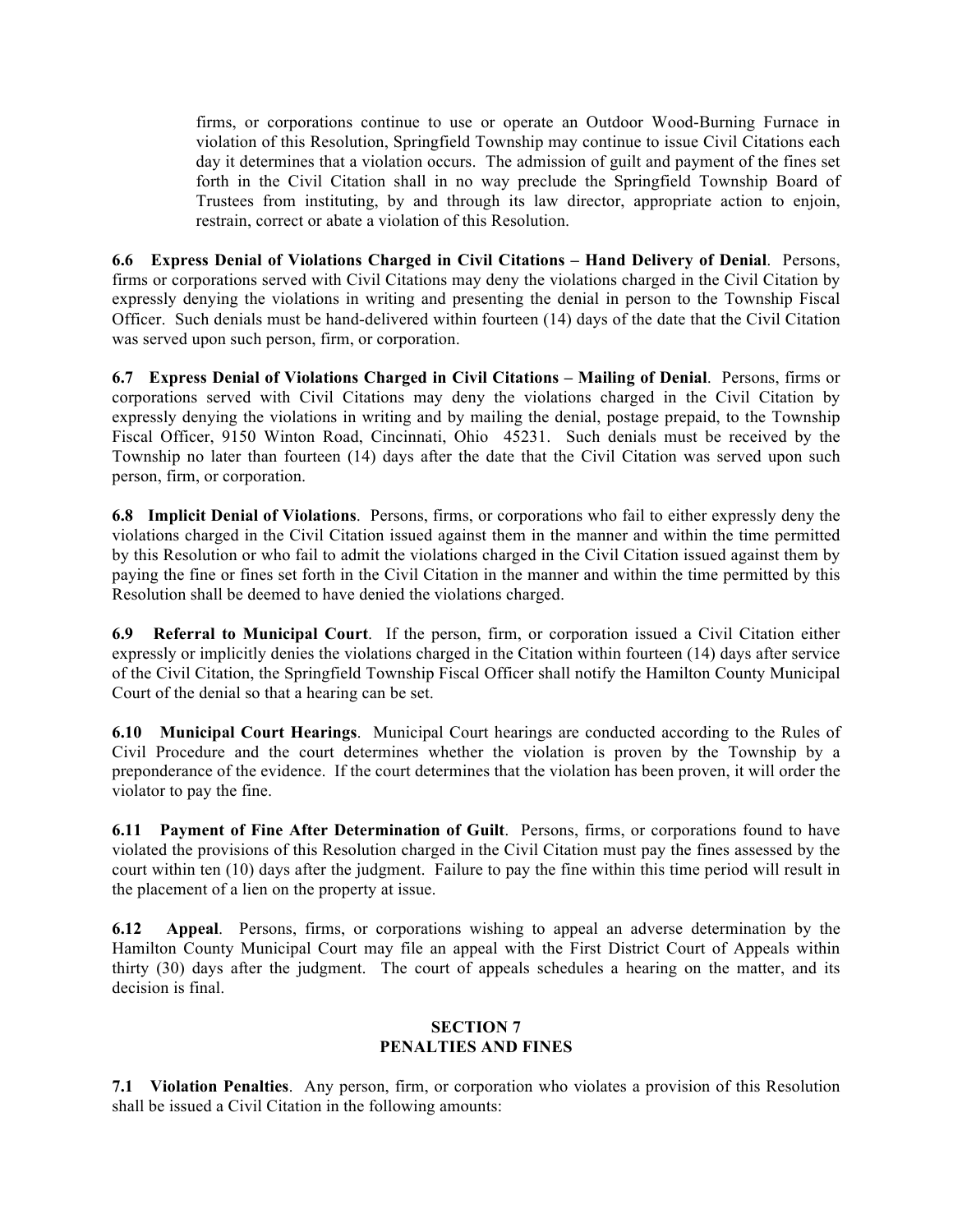- 1. In the amount of one hundred dollars (\$100.00) on the first offense;
- 2. In the amount of two hundred-fifty dollars (\$250.00) for the second offense;
- 3. In the amount of five hundred dollars (\$500.00) for the third offense;
- 4. In the amount of seven hundred-fifty dollars (\$750.00) for the fourth offense; and
- 5. In the amount of one thousand dollars (\$1,000.00) for each subsequent offense.

**7.2 Administrative Fee.** In addition to the fine imposed by this Resolution, Springfield Township will charge an administrative fee for the processing of all citations paid-out to the Township Fiscal Officer. The administrative fee for 2011 shall be ten dollars (\$10.00) for each citation paid-out. After that time, the administrative fee shall be that fee established on Springfield Township's fee schedule adopted for the relevant year.

**7.3 Continuing Violations**. Each day that a violation continues after due notice has been served shall be deemed a separate offense.

## **SECTION 8 ABATEMENT AND OTHER LAWFUL REMEDIES**

**8.1 Abatement of violation**. The imposition of the fines and penalties herein prescribed shall not preclude the Springfield Township Board of Trustees from instituting, by and through its law director, appropriate action to enjoin, restrain, correct or abate a violation, or to prevent the use or operation of an Electronic Message Board Sign in violation of this Resolution.

## **SECTION 9 COMPLIANCE WITH LAW**

That the Springfield Township Board of Trustees hereby finds and determines that all formal actions relative to the passage of this Resolution were taken in open meetings of this Board, and that all deliberations of the Board and of its committees, if any, which resulted in formal action, were taken in meetings open to the public in full compliance with applicable legal requirements, including Section 121.22 of the Ohio Revised Code.

## **SECTION 10 COMPLIANCE WITH READING REQUIREMENTS**

The Springfield Township Board of Trustees hereby finds and determines that this Resolution was adopted pursuant to Section 504.10 of the Ohio Revised Code and was publicly read on the following two, different dates:

> April 9, 2013 May 14, 2013

**BE IT FURTHER RESOLVED** that the Township Fiscal Officer shall cause a copy of this Resolution to be posted in five (5) conspicuous places in the Township for a period of thirty (30) days.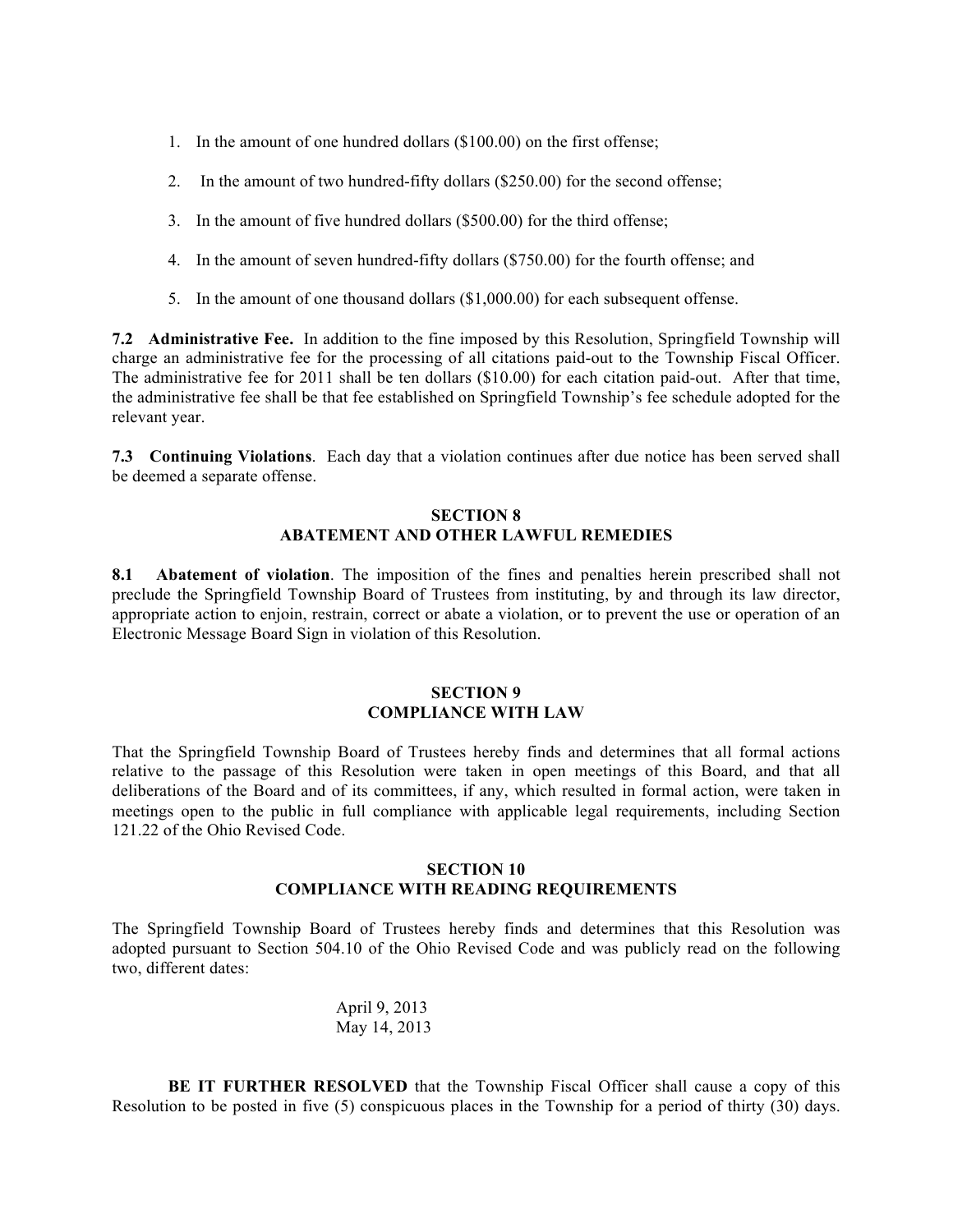Additionally, the entire Resolution shall be posted on the Township website and shall be available as a printed document at the Township Administrative Offices during normal business hours. The section headings, numbers, a brief summary, and the availability of this Resolution shall be published in a newspaper of general circulation in the Township for three consecutive weeks.

Mr/Ms./Mrs seconded the Motion and roll being called upon its adoption the vote resulted as follows:

|                              | Yea | <b>Nay</b> |
|------------------------------|-----|------------|
| Mr. Honerlaw<br>Ms. McFarlin |     |            |
| Mr. Bryan                    |     |            |

Enacted .

**Board of Trustees**

#### **CERTIFICATION:**

I, Dan Berning, Fiscal Officer, hereby certify that the foregoing is a true and correct copy of a resolution adopted by the Board of Trustees of Springfield Township at a meeting on .

**Signed:** 

Township Fiscal Officer

**Approved as to Form:**

Law Director